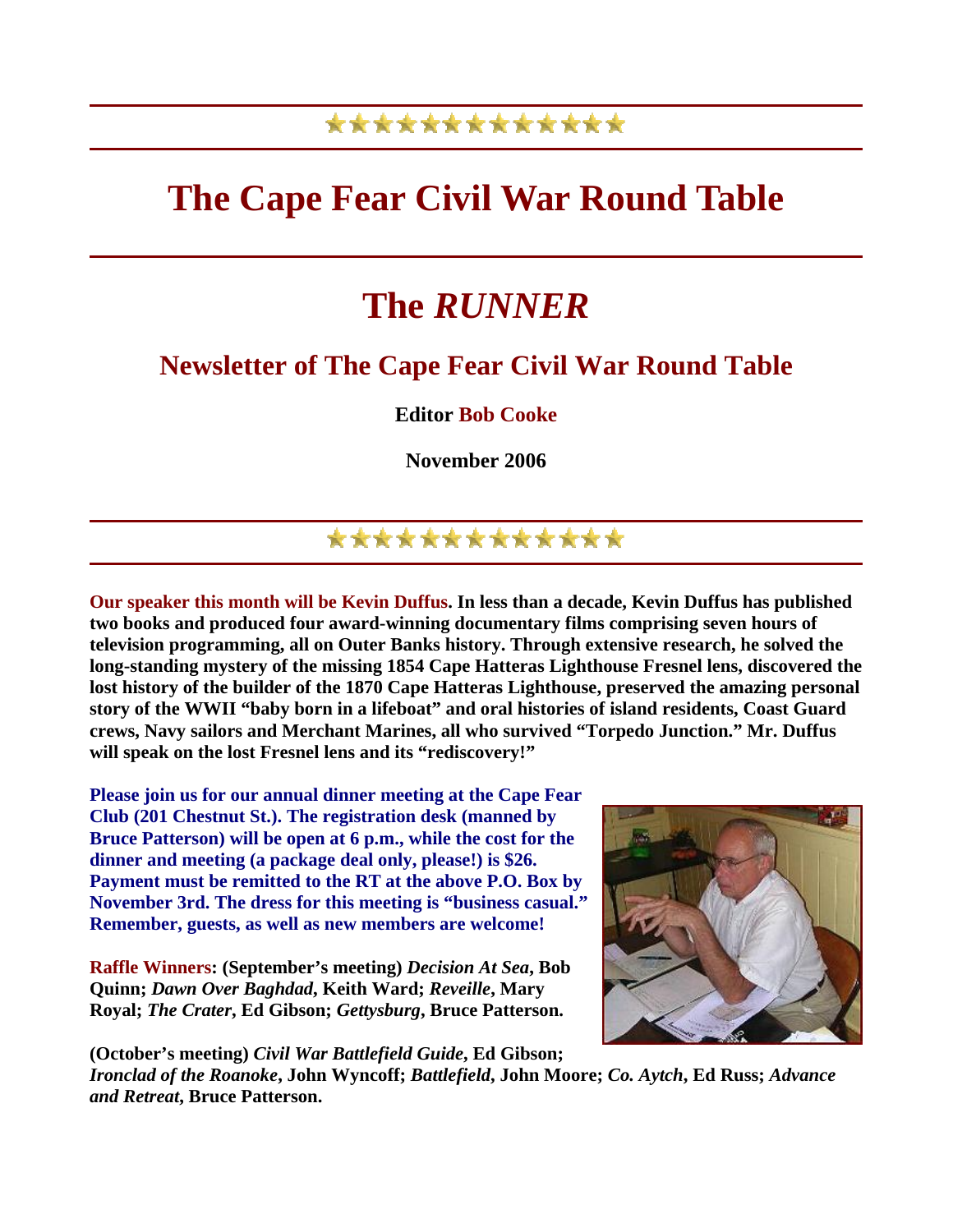**We were informed that there is still a chance to participate in the clean up at the Cameron Art Museum, site of the Fork's Road Battlefield. Bring your wheelbarrow, shovel, rake, axe & bush hog to the site (17th St. & Independence Blvd.) on Saturday, 9 December. For more information, call Johnnie McCoy at 620-5134.** 

**Fred L. Ray, author of** *Shock Troops of the Confederacy: The Sharpshooter Battalions of the Army of Northern Virginia***, spoke to us about his research, which culminated in the above work. "They** 



**couldn't hit an elephant at this distance", said Union Major General John Sedgwick as he observed the Confederate position some 500 yards away. Less than a moment later, a ball hit the General in the head, killing him almost instantly. He became another casualty of the Civil War "sharpshooter" (from the German**  *Scharfschutze***) who by this time (May 1864) roamed the battlefields picking off the unwary soldiers of both sides. In the Army of Northern Virginia, these men, eventually** 

**numbering nearly seven thousand, were organized into several** 

**battalions whose duties included not only harassing the enemy with their accurate long-range fire, but also a cting** as skirmishers, scouts, flank and rear guards. Their first **action as a unit came in May 1863 when they guarded Stonewall Jackson's flank at Chancellorsville. Mr. Ray demonstrated the use of the men as "shock troops" w ho plowed through the Union picket lines and then swung around to gather up as many Federals as they could, from behind. This tactic, used by (North Carolinian) Major Thomas Wooten, became known as "seinehauling" due to its similarity of fishing along the coast. Their success rate attracted the attention of R.E. Lee,**  who ordered the formation of a Sharpshooter Brigade in



**every Division of the ANV. Mr. Ray illuminated a much-neglected subject (the last work was**  written before the turn of the century-the 19th century, that is!) And indicated however, that **sharpshooters alone, could not win a war.** 

**Mr. Ray also described some of the weapons used by the marksmen: the Whitworth (caliber .451, weight almost 10 lbs.), Enfield (cal. .577, weight 9½ lbs.) and several target rifles (English match rifles used mainly by Union troops) weighing anywhere from 25 to 60 pounds. In an accuracy test conducted in 1971, "various rifles fired 15 shots at 400 yards at a 72" by 72" wooden target." The U.S. Springfield hit 7 times, the British Enfield 13, while the 1842 smoothbore musket missed entirely. As for the Whitworth, 15 shots scored 15 hits on the target!** 

**At our November meeting, we will continue to sell raffle tickets for Brian Kraus'** *Bold Reconnaissance***. When 100 are sold, we will have the raffle. Come early and buy a few tickets (\$5 each).**